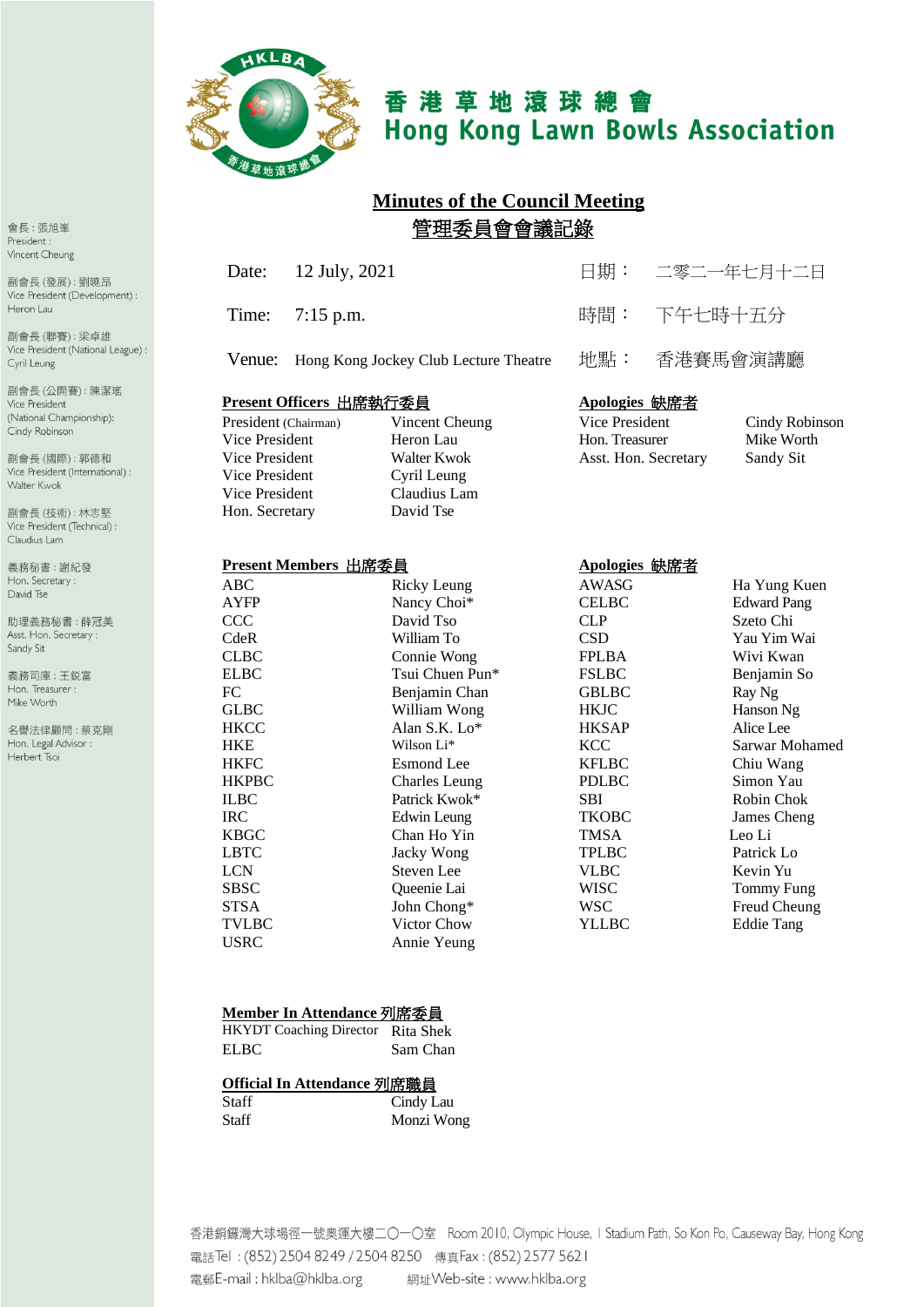#### **1 ACCEPTANCE OF PREVIOUS MINUTES**

Having been circulated to all members of the Council of Management, the minutes of the council meeting held on 31 May, 2021 were taken as read, confirmed, and approved.

#### **2 MATTERS ARISING**

Nil

#### **3 CORRESPONDENCE**

3.1 The CCC Masters & Open 2021, as per previously sanctioned, had been deferred from 1- 7 November to 8-14 November.

#### **4 TREASURER'S REPORT**

4.1 Summary of outstanding payments as at 12 July, 2021 was tabled. On behalf of the Treasurer, the Chairman encouraged members to settle and keep the debts to within 120 days.

#### **5 NATIONAL LEAGUE**

#### 5.1 League panel ruling

VP (National League) reported that two teams from HKPBC played in wrong rinks in M06083. Four shots were deducted from them according to the Bye-law 3.8.b. Thus, two points were deducted from HKPBC – D and two points were added to STSA – C simultaneously.

#### **6 NATIONAL COMPETITION**

6.1 2021 National Championship Finals on the Hong Kong Reunification Day

On behalf of VP (National Championships), VP (Technical) thanked HKCC for hosting the 2021 National Championship Finals on Hong Kong Reunification Day on 1st July. The results of National competitions were as follows:

- 6.1.1 Women's Novice Singles Competition 2021 Winner: Eva Kwok (TMSA) Runner up: Eva Yu (HKFC)
- 6.1.2 Men's Novice Singles Competition 2021 Winner: Eric Lam (KBGC) Runner up: Powell Cheng (FC)
- 6.1.3 Weekday Fours Competition 2021 Winner: Kevin Ho, Johnny Fan, Barry Ngai, Alfred Pang (KBGC) Runners up: Powell Cheng, Wong Ping Tak, Paul N H Lee, T.P. Choi (FC)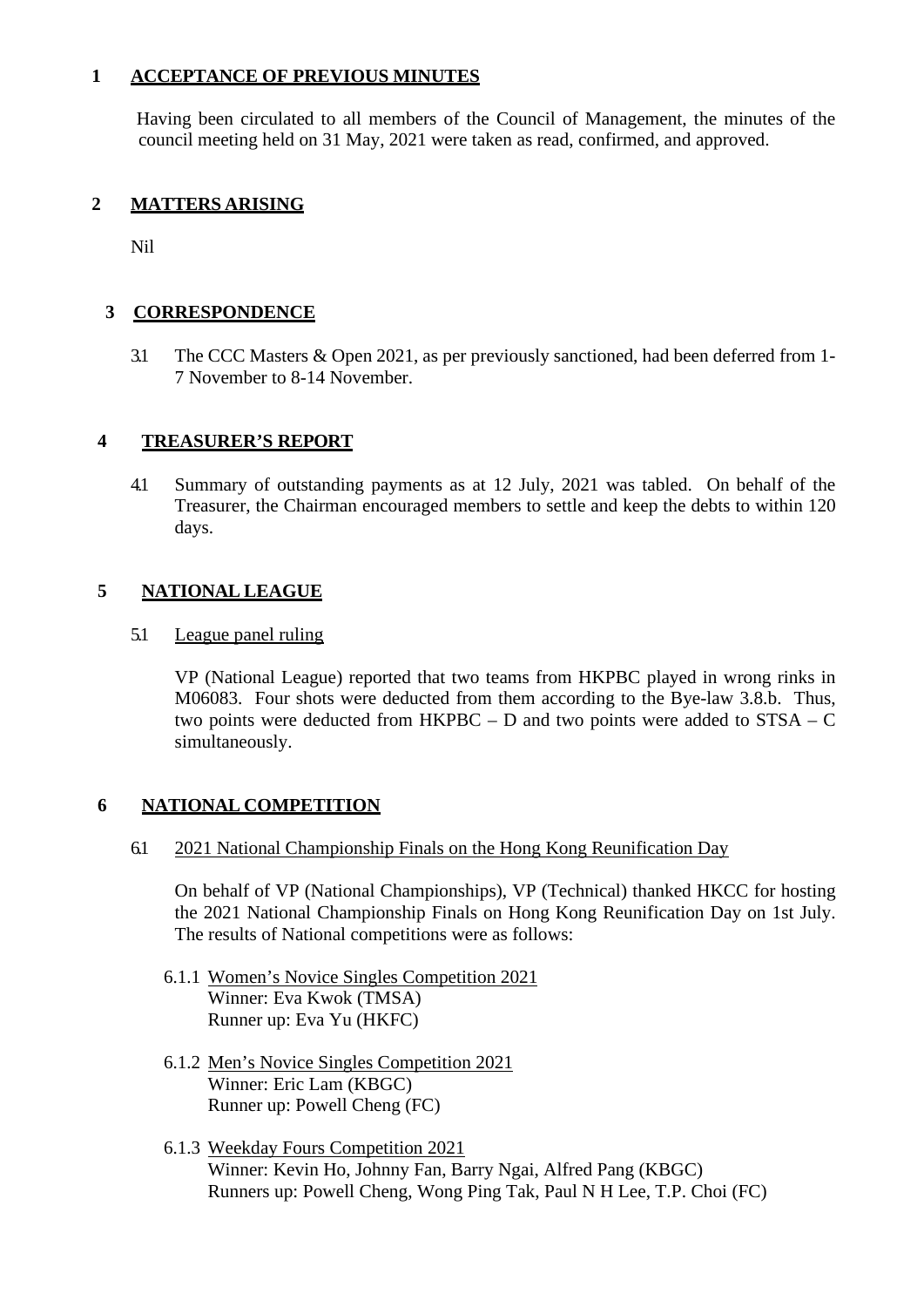- 6.1.4 Mixed Pairs Completion 2021 Winner: Ada Lai, Imen Tang (CCC) Runners up: Andrea Chan, Bronson Fung (CCC)
- 6.1.5 Women's National Pairs Championship 2021 Champions: Christina Chung, Eva Kwok (ILBC) Runners up: Jessie Lam, Erica Leung (FC)
- 6.1.6 Men's National Pairs Championship 2021 Champions: Chris Chow, Kenny So (STSA) Runners up: Lee Ka Ho, Ken Chan (CCC)
- 6.1.7 Women's National Singles Championship 2021 Champion: Andrea Leung (KBGC) Runner up: Tammy Tham (KCC)
- 6.1.8 Men's National Singles Championship 2021 Champion: Warren Cheung (HKFC) Runner up: Kevin Fung (CCC)

#### 6.2 Clarification

A concern had been raised since the last meeting in respect of a match in Men's National Fours Championship 2021, in which the game was stopped half-way due to heavy rain. VP (Technical) advised that, primarily, an end would be declared dead under the circumstances and to be replayed on another day as agreed between the two sides. Similar situations recur every now and then, and VP (Technical) would issue a notice to address the issue soon.

6.3 Provision of Rinks

VP (Technical) also thanked the following Clubs for hosting the semi-finals of the National Competitions 2021 in June:

| FC.         | (Women National Singles) |
|-------------|--------------------------|
| CCC         | (Weekday Fours)          |
| <b>KBGC</b> | (Men National Singles)   |

#### **7 DEVELOPMENT**

#### 7.1 Under-25 Age Group Lawn Bowls Championship 2021

Under-25 Age Group Lawn Bowls Championship 2021 was scheduled for18 July, 2021 (Sunday) at Island East Sports Centre & Yuen Chau Kok Sports Centre. Another day was scheduled for 24 July, 2021 (Saturday) at Yuen Chau Kok Sports Centre. A total of 64 participants would take part in the competition.

7.2 KTSI-Three Generation Lawn Bowls Competition 2021

VP (Development) reported that the KTSI-Three Generation Lawn Bowls Competition 2021 was successfully held on 4 July and 11 July, 2021 respectively. A total of 29 teams (87 participants) took part in the competition. He reminded all councilors that HKLBA would continue to arrange members of the Hong Kong Youth Team to fill up any team which would be short of young players aged between 8 and 29.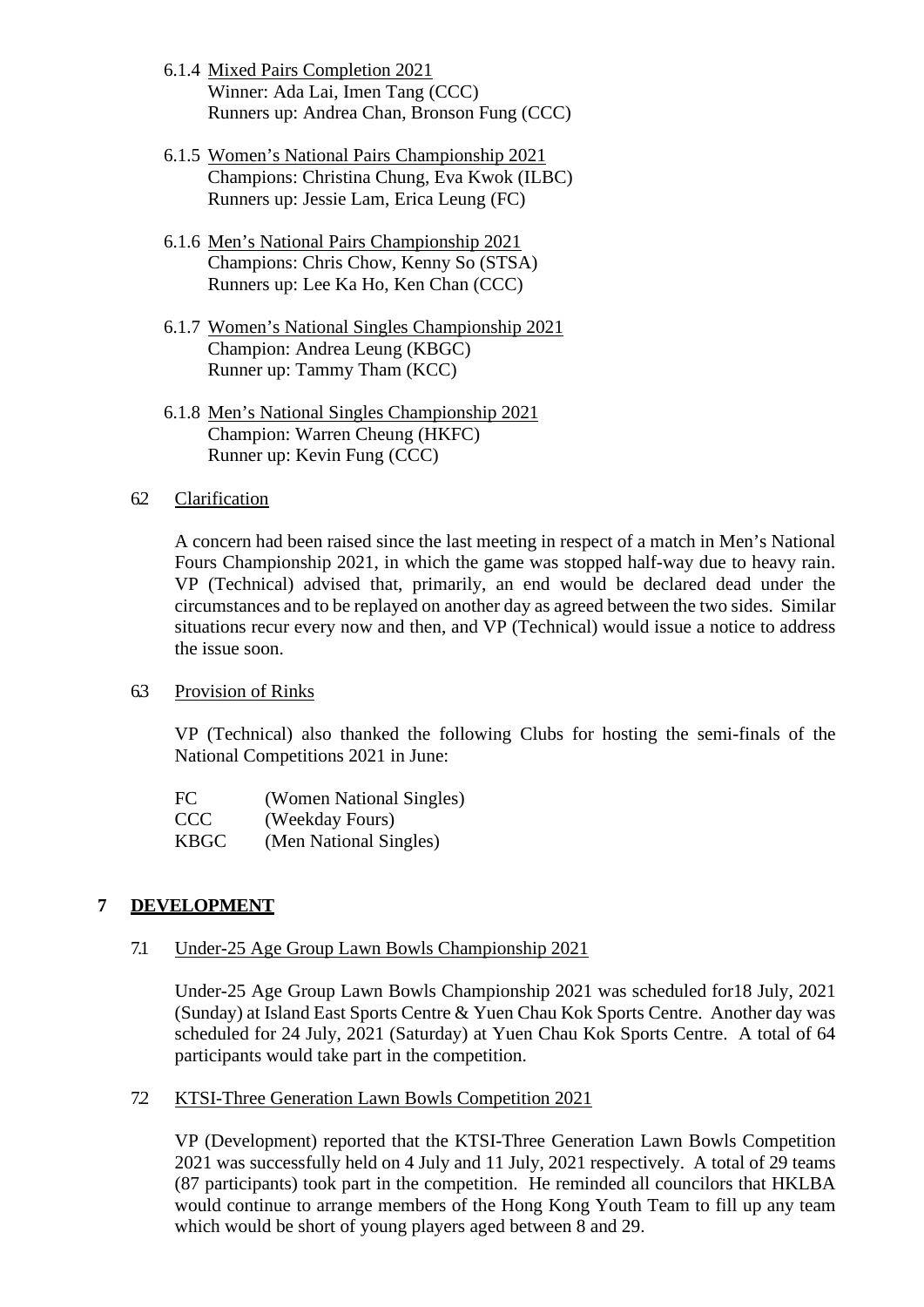# **8 TECHNICAL**

- 8.1 VP (Technical) reported that eight candidates had passed the written exam in the umpire training course and the green exam was conducted on 8 July, 2021. The result would be announced later.
- 8.2 LCSD staff training was successfully conducted on 9 July, 2021. The training was normally arranged on biennial basis, targeting at LCSD assistant leisure managers to enhance their knowledge on lawn bowls and their associated facilities.
- 8.3 VP (Technical) provided some updates on the future bowling greens as follows:
	- 8.3.1 Tai Po Sports Centre (indoor bowling greens with four rinks) would be completed by end 2022.
	- 8.3.2 Station Square at Kai Tak (outdoor bowling green with twelve rinks) would be completed in mid-2023.

# **9 INTERNATIONAL**

Nil

# **10 DISCIPLINARY PANEL**

Nil

# **11 HONG KONG INTERNATIONAL BOWLS CLASSIC & CLASSIC CARNIVAL2021**

11.1 In view of the current pandemic situation in Hong Kong, the Chairman considered that the events would still be kept in view.

# **12 ANY OTHER BUSINESS**

- 12.1 Convenor of FC raised the issue of bowler's etiquette that an "Away" bowler walked on the bowling green with "flip-flop", which was against their House Rules as well as HKLBA requirements. The bowler concerned did not seem to cooperate while being intervened. VP (Technical) replied that a notice would be issued to all member clubs reminding their bowlers to respect others' house rules and to comply with HKLBA requirements on footwear.
- 12.2 The Chairman reminded all councilors that a prize presentation ceremony would be held on 8 August, 2021 at the Olympic House.
- 12.3 Convenor of CdeR advised that a souvenir would be presented to every participant of the Angela Chau Memorial Mixed Triples Competition 2021. It would be a pair of UV Shield Sun Sleeves, so sponsored by Mr. Luk Hee.

# **13 DATE OF NEXT MEETING**

13.1 The next meeting of Council of Management would be held at 7:00 p.m. on Monday